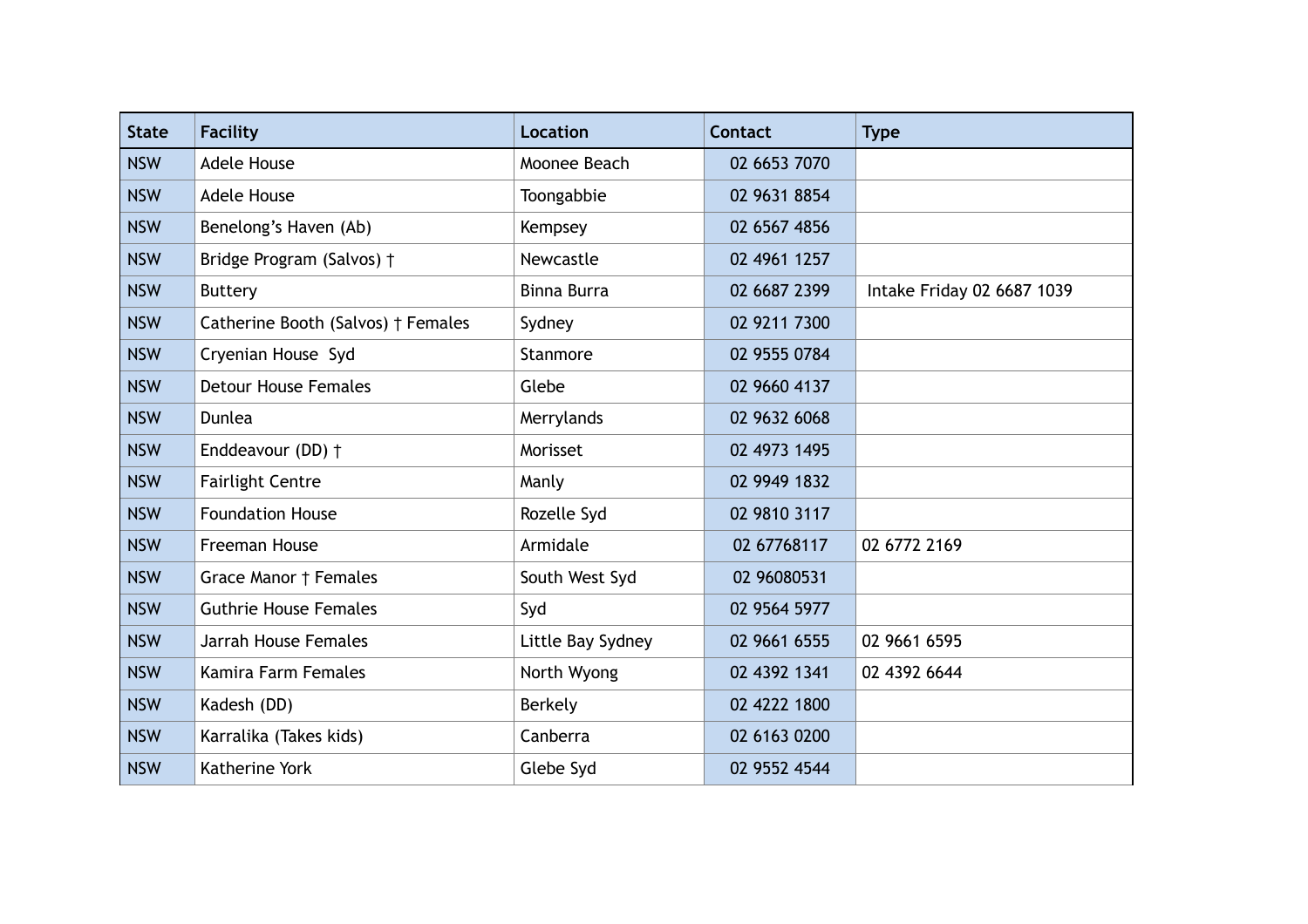| <b>NSW</b> | Lyndon Community                 | Canowindra           | 02 6362 5444 | 02 6344 2041 |
|------------|----------------------------------|----------------------|--------------|--------------|
| <b>NSW</b> | Miracle Haven (Salvos) †         | Morriset             | 02 4973 1495 |              |
| <b>NSW</b> | Morriset-Dual Diagnosis          | Morriset             | 02 4973 4146 |              |
| <b>NSW</b> | Namatjira Haven                  | Alstonville          | 02 6628 1098 | 02 6628 1098 |
| <b>NSW</b> | New Beginnings                   | Rozelle Sydney       |              |              |
| <b>NSW</b> | Odyssey House (DD)               | Sydney               | 02 9281 5144 | 02 9280 1796 |
| <b>NSW</b> | Oolong House (Ab)                | Nowra                | 02 4422 0644 |              |
| <b>NSW</b> | Orana Haven (Ab)                 | <b>Brewarrina</b>    | 02 6874 4886 | 02 6874 4987 |
| <b>NSW</b> | P.A.L.M.                         | <b>Coffs Harbour</b> | 02 6651 7177 |              |
| <b>NSW</b> | Palm Court                       | Rozelle Sydney       | 02 9556 9752 |              |
| <b>NSW</b> | Phoebe House                     | Banxia Sydney        | 02 9567 7302 |              |
| <b>NSW</b> | Phoenix Unit                     | Manly                | 02 9976 4200 |              |
| <b>NSW</b> | Second Chance House †            | Parkes               | 02 6866 1208 |              |
| <b>NSW</b> | Selah (DD) † Females             | <b>Berley Vale</b>   | 02 4388 4588 |              |
| <b>NSW</b> | Serenity House or 6219           | Ashcroft Sydney      | 02 98266234  | 02 9826 6231 |
| <b>NSW</b> | Sherwood Cliffs +                | Glenreigh            | 02 6649 2139 | 02 6649 2081 |
| <b>NSW</b> | St Johns of God +                | Burwood              | 02 9715 9200 |              |
| <b>NSW</b> | St John of God +                 | Richmond             | 02 4588 5088 |              |
| <b>NSW</b> | St Peters Rehab (Salvos)         | St Peters Sydney     | 02 9519 1821 |              |
| <b>NSW</b> | Teen Challenge † (One eighty TC) | Yarramundi           | 1800 679 657 |              |
| <b>NSW</b> | The Glen (Ab)                    | <b>Central Coast</b> | 02 4388 6360 |              |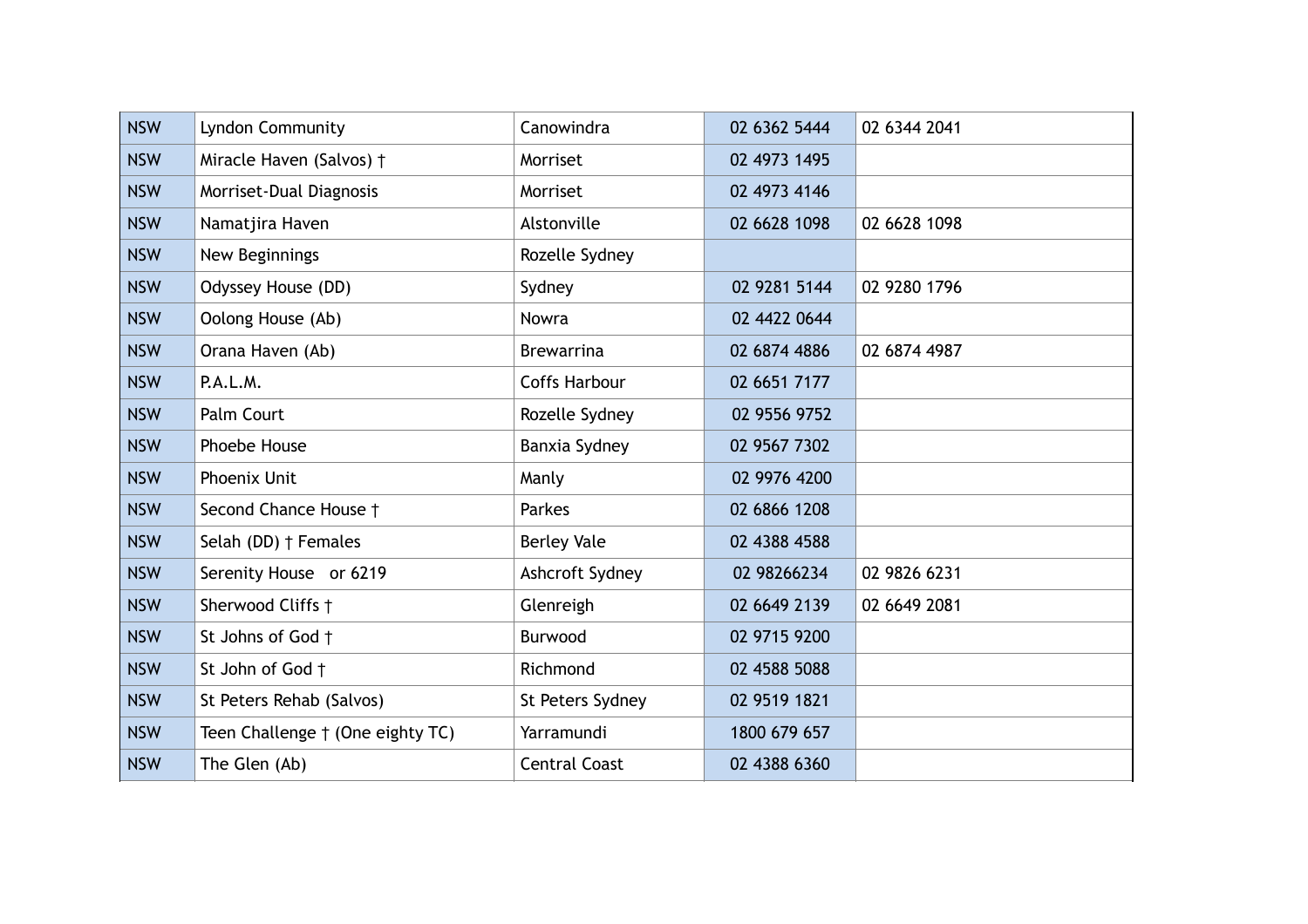| <b>NSW</b> | The Peppers                    | Wagga Wagga             | 02 6926 6813 | 02 6926 6798 |
|------------|--------------------------------|-------------------------|--------------|--------------|
| <b>NSW</b> | The WayBack                    | Harris Park Syd         | 02 9633 4800 |              |
| <b>NSW</b> | Turnaround +                   | South West Syd          | 02 9608 0531 |              |
| <b>NSW</b> | Transformation (Dooralong)     | Wyong                   | 02 4355 8000 |              |
| <b>NSW</b> | Triplecare Farm (Under 24y)    | <b>Wildes Meadow</b>    | 02 4885 1265 |              |
| <b>NSW</b> | Westmount                      | Katoomba                | 02 4782 1327 |              |
| <b>NSW</b> | Wegelli Centre (Ab)            | Cowra                   | 02 6345 1803 |              |
| <b>NSW</b> | <b>WHOS</b>                    | Cessnock                | 02 4991 7000 | 02 4991 7184 |
| <b>NSW</b> | <b>WHOS Males Males</b>        | Redfern                 | 02 9319 1211 | 02 9749 9772 |
| <b>NSW</b> | <b>WHOS Female</b>             | <b>Strawberry Hills</b> | 02 9318 2139 |              |
| <b>NSW</b> | <b>WHOS - MTAR</b>             | <b>Surry Hills</b>      | 02 8572 7477 |              |
| <b>NSW</b> | <b>WHOS</b>                    | Gunyah                  | 02 8572 7444 |              |
| <b>NSW</b> | William Booth (Salvos) † Males | <b>Surry Hills</b>      | 02 9212 2322 |              |

| <b>State</b> | Facility                  | Location      | Contact      | <b>Type</b> |
|--------------|---------------------------|---------------|--------------|-------------|
| <b>ACT</b>   | Acadia House -            | Direction ACT |              |             |
| <b>ACT</b>   | Bridge Program (Salvos) † | Canberra      | 02 6295 1256 |             |
| <b>ACT</b>   | P.A.L.M                   | Canberra      |              |             |
|              |                           |               |              |             |
|              |                           |               |              |             |